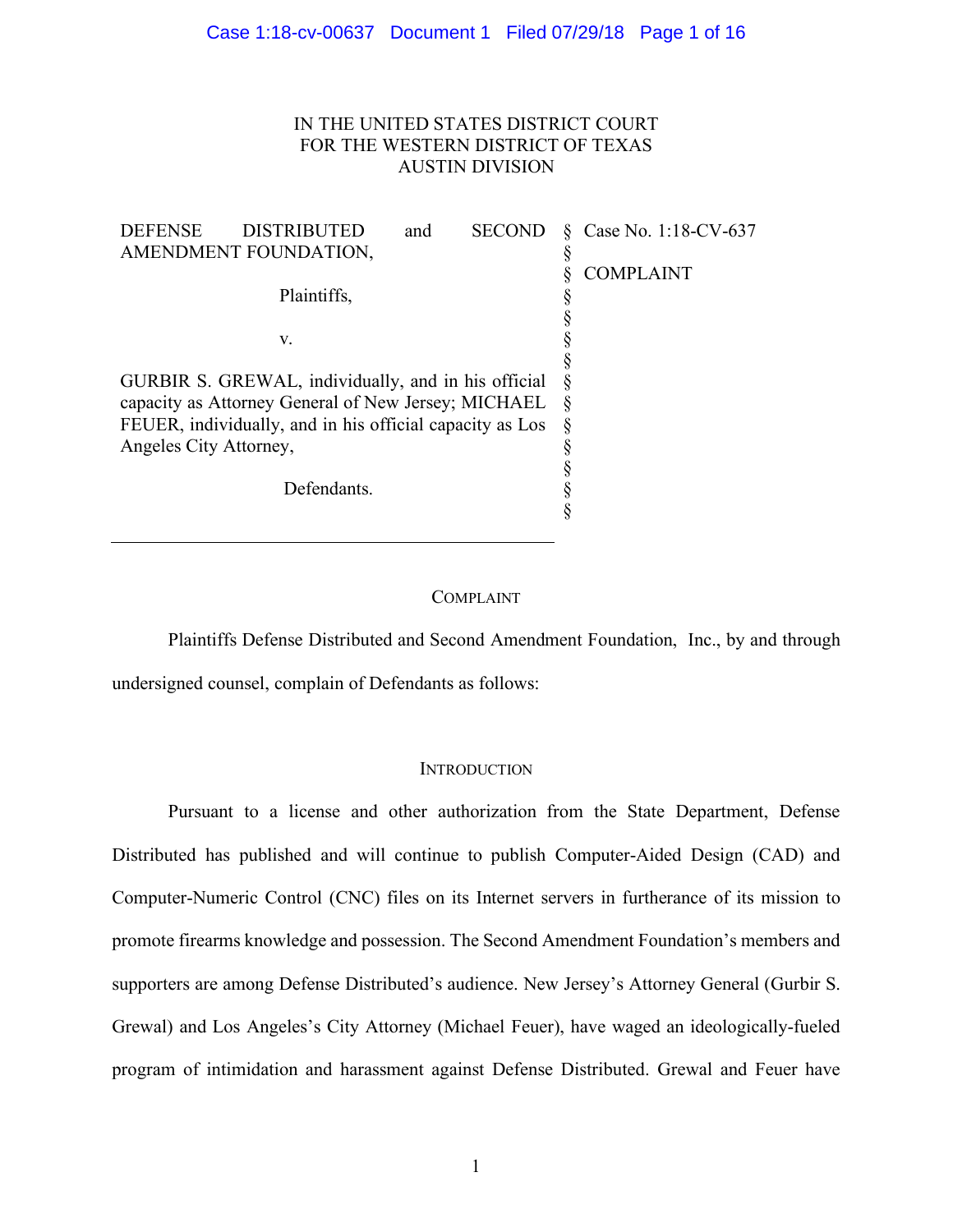## Case 1:18-cv-00637 Document 1 Filed 07/29/18 Page 2 of 16

threatened and intend to drag Defense Distributed before all manner of far-flung criminal and civil tribunals in an effort to silence the organization.

Alas these state and municipal officers from across the country cannot veto Defense Distributed's constitutionally-protected and federally-licensed speech. The Defendants' threatened legal actions violate the First Amendment speech rights of Defense Distributed and its audience, including SAF's members; run afoul of the Dormant Commerce Clause; infringe upon the Second Amendment rights of those who would make use of the knowledge disseminated by Defense Distributed; constitute a tortious interference with Defense Distributed's business; and are in any event, federally pre-empted by Congress's export control laws as well as Defense Distributed's export license, by which the State Department has explicitly authorized the speech that the Defendants are seeking to silence. Plaintiffs are entitled to declaratory and injunctive relief, damages, and attorney fees.

## *The Parties*

1. Plaintiff Defense Distributed is a Texas corporation organized under the laws of the State of Texas, whose headquarters are located in Austin, Texas, and whose principal place of business is located in Austin, Texas. Defense Distributed was organized and is operated for the purpose of defending the civil liberty of popular access to arms guaranteed by the United States Constitution through facilitating access to, and the collaborative production of, information and knowledge related to the production of arms; and to publish and distribute, at no cost to the public, such information and knowledge on the Internet in promotion of the public interest.

2. Consistent with the President's role as Commander and Chief, and the delegation of Congress's powers under the Commerce and Necessary and Proper Clauses, Congress has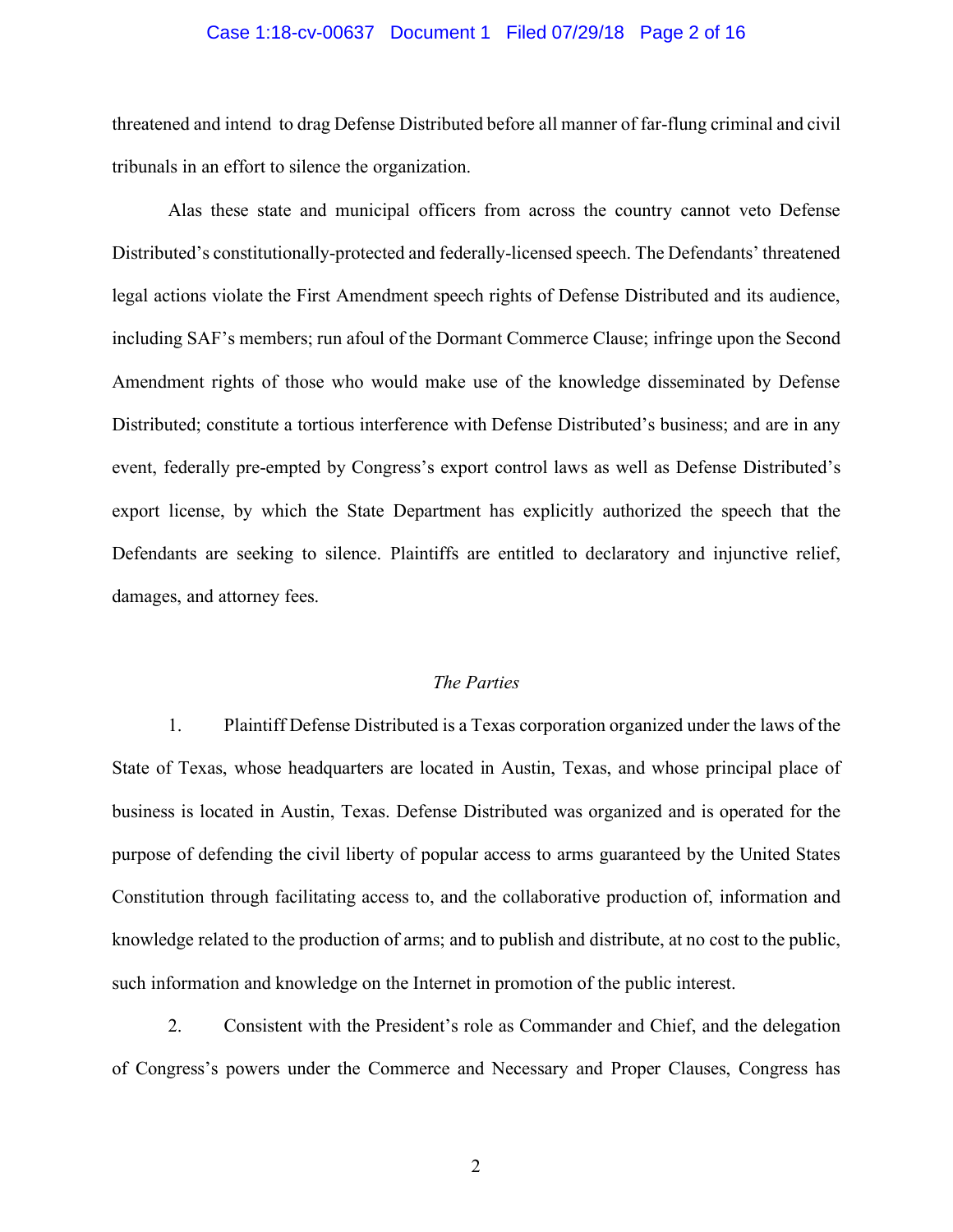## Case 1:18-cv-00637 Document 1 Filed 07/29/18 Page 3 of 16

conferred the President with the exclusive authority to issue licenses and other forms of authorizations for the export of technical data on firearms controlled under the Arms Export Control Act ("AECA"), 22 U.S.C. § 2751 et seq. The President has delegated this authority to the State Department. Executive Order 13637 of March 8, 2013.

3. Pursuant to its exclusive authority under the AECA, the State Department issued a license expressly authorizing the Plaintiffs to publish certain firearms files for "unlimited distribution" pursuant to ITAR § 125.4(b)(13). *See* Exhibit A.

4. Further pursuant to its exclusive authority under the AECA, the State Department issued an authorization under ITAR § 126.2 to allow every U.S. person to access, discuss, use, reproduce or otherwise benefit from technical data for the development, production, and/or use of firearms. *See* Exhibit B.

5. Plaintiff Second Amendment Foundation, Inc., is a non-profit membership organization incorporated under the laws of Washington with its principal place of business in Bellevue, Washington. SAF has over 650,000 members and supporters nationwide, including members in Texas, New Jersey, and Los Angeles. The purposes of SAF include promoting the exercise of the right to keep and bear arms; and education, research, publishing and legal action focusing on the constitutional right to privately own and possess firearms, and the consequences of gun control. SAF brings this action on behalf of its members. Cody Wilson, Defense Distributed's principal, is a SAF member. SAF members seek to download the files shared by Defense Distributed, as well as use Defense Distributed's facilities to share their own files with others

6. Defendant Gurbir S. Grewal is the Attorney General of New Jersey. He is sued in his official and individual capacities.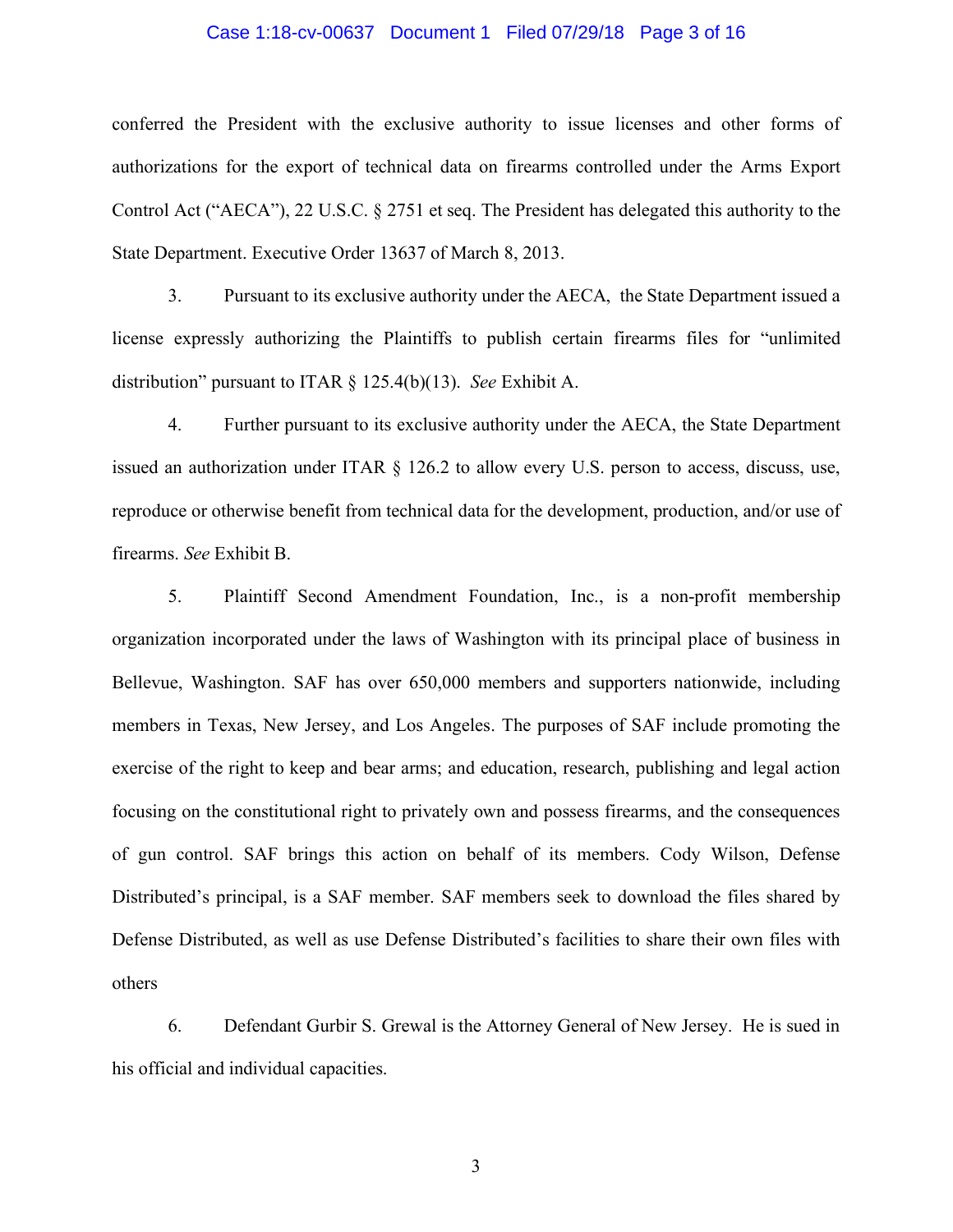## Case 1:18-cv-00637 Document 1 Filed 07/29/18 Page 4 of 16

7. Defendant Michael Feuer is the City Attorney for Los Angeles, California. He is sued in his official and individual capacities.

### JURISDICTION AND VENUE

8. This Court has subject-matter jurisdiction over this action pursuant to 28 U.S.C. §§ 1331, 1332, 1367, 2201, and 2202.

9. Plaintiff Defense Distributed resides within the jurisdiction of the U.S. District Court.

10. Venue lies in this Court pursuant to 28 U.S.C. § 1391(b)(2), as a substantial part of the events or omissions giving rise to the claim occurred, and a substantial part of property that is the subject of the action, are situated within the Western District of Texas.

11. This action involves actions taken by Defendants in New Jersey and Los Angeles with respect to the Plaintiffs' business, activities, and property in Austin. Therefore, venue lies in this Court pursuant to 28 U.S.C. § 1391(b)(3), because there is no district in which this action may otherwise be brought, and both Defendants are subject to this Court's personal jurisdiction.

## *Defendants' Threats of Legal Actions Against Defense Distributed*

12. On July 26, 2018, Defendant Grewal sent a letter to Defense Distributed's headquarters in Austin, Texas.

13. The letter "directed [Plaintiff] to cease and desist from publishing printable-gun computer files for use by New Jersey residents." *See* Exhibit C.

14. Grewal asserted that publishing these files would violate New Jersey's "public nuisance laws." *Id.*

15. Grewal's letter closed with a clear and present threat: "Should you fail to comply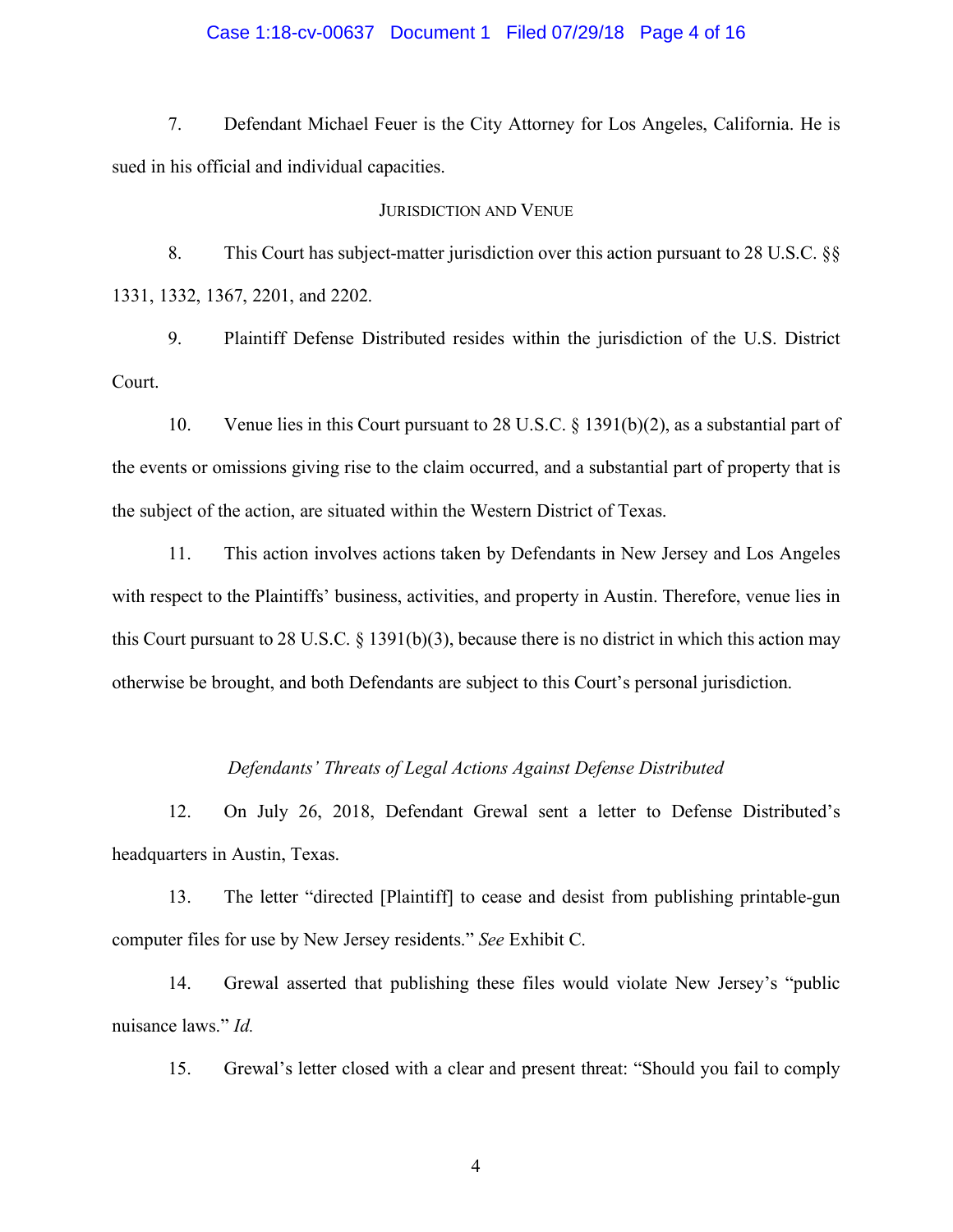## Case 1:18-cv-00637 Document 1 Filed 07/29/18 Page 5 of 16

with this letter, my Office will initiate legal action barring you from publishing these files before August 1, 2018." *Id.*

16. In a press release, Grewal explicitly reiterated that threat: "Attorney General Grewal threatened Defense Distributed with 'legal action' if it fails to comply with his demand." Grewal also expressed his belief that "[p]osting this material online is no different than driving to New Jersey and handing out hard-copy files on any street corner." *See* Exhibit D.

17. On July 27, 2018, Defendant Feuer caused to be filed in this Court, in the case of *Defense Distributed v. U.S. Dep't of State*, No. 1:15-CV-372-RP, a letter addressed to the Hon. Robert Pitman, who was then presiding over that case. *See* Exhibit E.

18. The letter, at Dkt. 109-1, expressed Feuer's belief that Defense Distributed's publication of files "would pose a direct and immediate threat to public safety in the City of Los Angeles, and cause numerous violations of California and City laws designed to protect the public from gun violence." *Id.*

19. Feuer noted that "[as] the City's chief lawyer and prosecutor, it is [his] job to enforce the gun laws of the City and California." *Id.*

20. Feuer added that "Defense Distributed's blueprints" may violate California civil and criminal laws. *Id.*

21. Feuer threatened Defense Distributed with legal action: "his office is authorized to file lawsuits to 'enjoin' the manufacture, importation, or possession of an undetectable firearm." *Id.*

22. Feuer expressed his intent to seek to intervene in that case, for the express purpose of silencing Defense Distributed. *Id.*

23. To convey this message, at least two of Feuer's attorneys appeared telephonically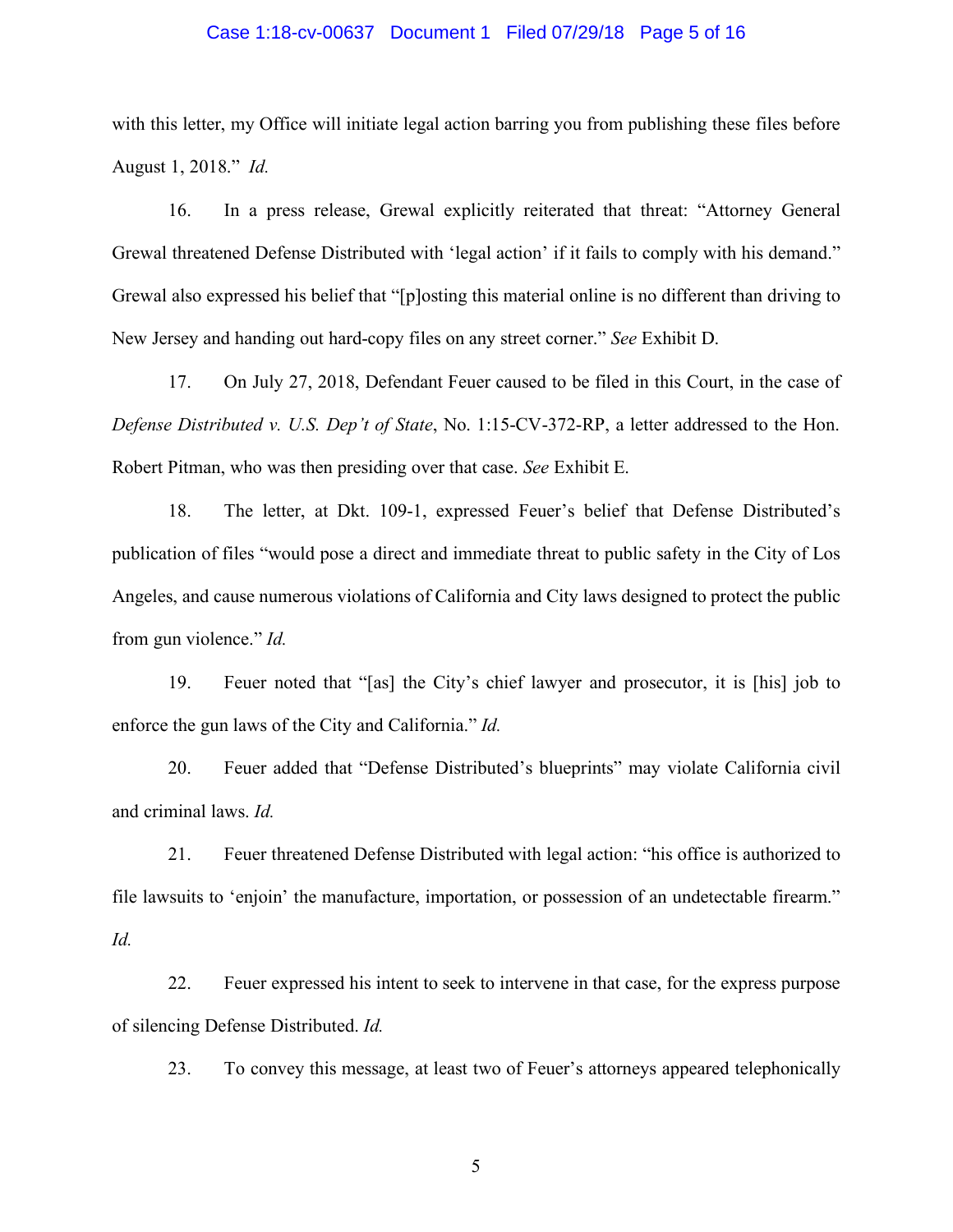## Case 1:18-cv-00637 Document 1 Filed 07/29/18 Page 6 of 16

during an emergency hearing before Judge Pitman. (At that juncture, the City of Los Angeles was not yet a party to the case, nor had it even filed a motion to intervene.)

24. On July 28, 2019, Feuer released the following tweet from the @CityAttorneyLA Account: "City Atty Mike Feuer & @ManhattanDA Cyrus Vance, Jr. to @StateDept: NO #DIY #guns! #gunviolence #GunControl #gunsense **DE**https://goo.gl/L377y3 @ProsecutorsAGV." *See* Exhibit F.

25. That tweet linked to a press release from the Prosecutors Against Gun Violence, which is chaired by the Los Angeles City Attorney and the Manhattan District Attorney. It stated that Defense Distributed's "blueprints should not be published under any circumstances." *See*  Exhibit G.

26. On information and belief, Plaintiffs anticipate further legal actions from the Manhattan District Attorney.

## *Plaintiff Responds to Defendant Grewal*

27. On July 27, 2018, Plaintiff responded to Grewal. *See* Exhibit H. Plaintiff explained that the "Letter takes only vague and general positions regarding nuisance and negligence law." Plaintiff also explained that "all actions contemplated by Defense Distributed are fully protected by the First Amendment, and [Grewal's] attempts to prevent such actions constitute an unconstitutional prior restraint and otherwise violate the United States Constitution and the New Jersey Constitution." Plaintiff added that "the Letter constitutes an unlawful threat, in violation of Defense Distributed's Constitutional rights," and "demand[ed] that [the Defendant] withdraw the Letter."

28. Plaintiff conveyed to the Grewal that "at this time Defense Distribute will attempt to restrict files made available on the internet to prevent download within New Jersey." Plaintiff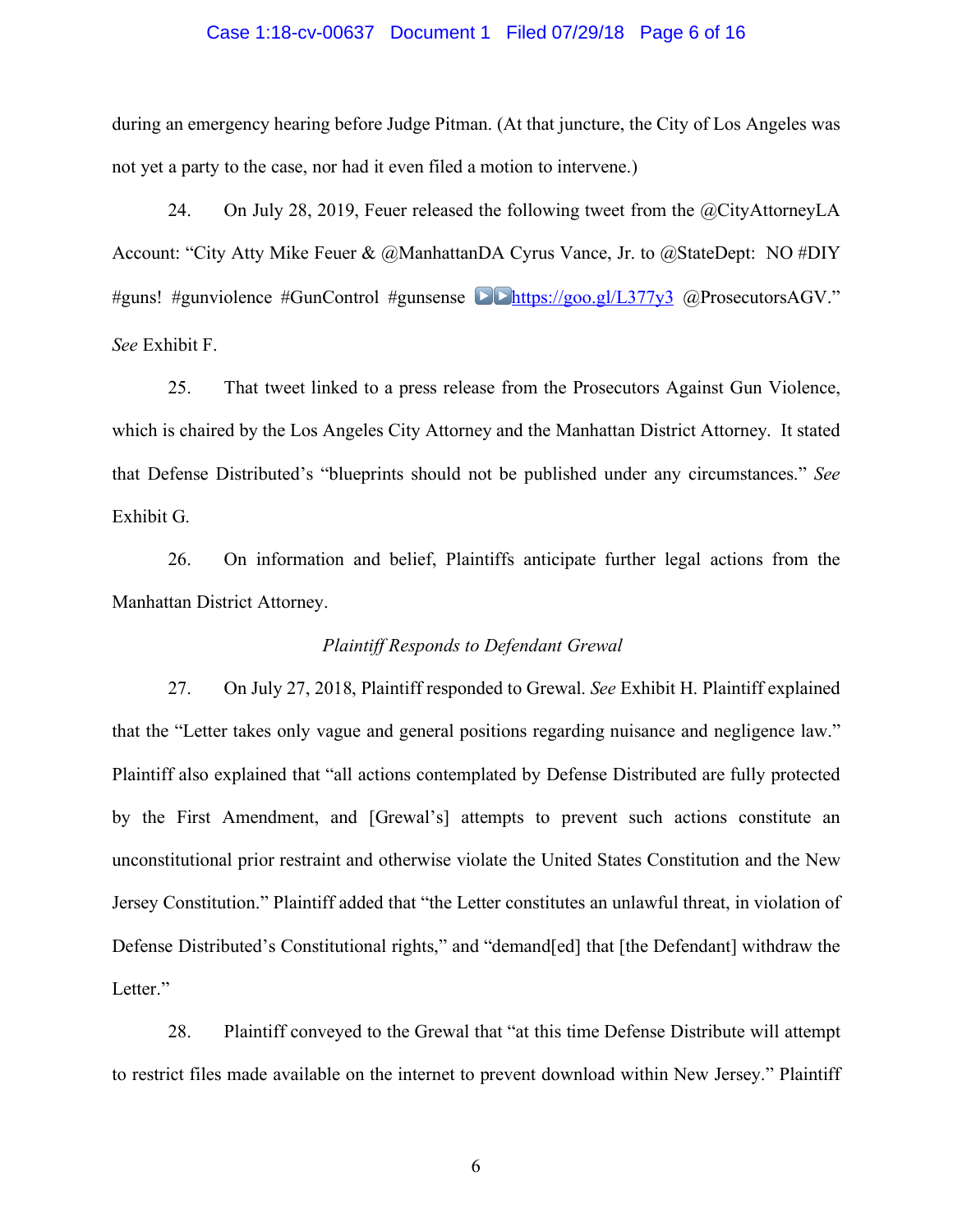## Case 1:18-cv-00637 Document 1 Filed 07/29/18 Page 7 of 16

stated that "this [modification] should not be construed as an acknowledgment of the validity of your position, and Defense Distributed reserves all of its rights in this regard."

## *Great, Irreparable, and Continuing Harm*

29. But for Defendant Grewal's letter, Defense Distributed would freely distribute the files in New Jersey. However, Defense Distributed has taken steps to prevent the distribution of files in New Jersey because Defense Distributed reasonably fears that Defendant Grewal would pursue civil enforcement proceedings against Plaintiff. *See* Exhibit H. Users with New Jerseybased IP Addresses are currently blocked from accessing the files. *See* Exhibit I. <sup>1</sup>

30. But for Defendant Feuer's letter, Defense Distributed would freely distribute the files in Los Angeles. However, Defense Distributed has already taken steps to prevent the distribution of files in Los Angeles because Defense Distributed reasonably fears that Defendant Feuer would pursue civil and t enforcement proceedings against Plaintiff. Users with Los Angelesbased IP Addresses are currently blocked from accessing the files. *See* Exhibit I.

31. Notwithstanding its efforts to placate the Defendants, a legitimate controversy exists between Defense Distributed, and Defendants Grewal and Feuer, as to the legality of Defense Distributed's conduct. Defense Distributed can reasonably expect a continuing campaign of harassment and intimidation aimed at silencing it and tortiously interfering with its business.

32. Defense Distributed is entitled to appropriate declaratory and injunctive relief against all further acts of harassment and intimidation by Grewal, Feuer, and all others who may act in concert with them.

## COUNT ONE

<sup>1</sup> Defense Distributed also blocked access to the files from IP addresses based in the following foreign countries: Islamic Republic of Iran, Belarus, Myanmar (Burma), Burundi, Cote d'Ivoire, Cuba, The Democratic Republic of the Congo, Iraq, Lebanon, Liberia, Libyan Arab Jamahiriya, Democratic People's Republic of Korea, Somalia, Sudan, Syrian Arab Republic, Yemen, and Zimbabwe.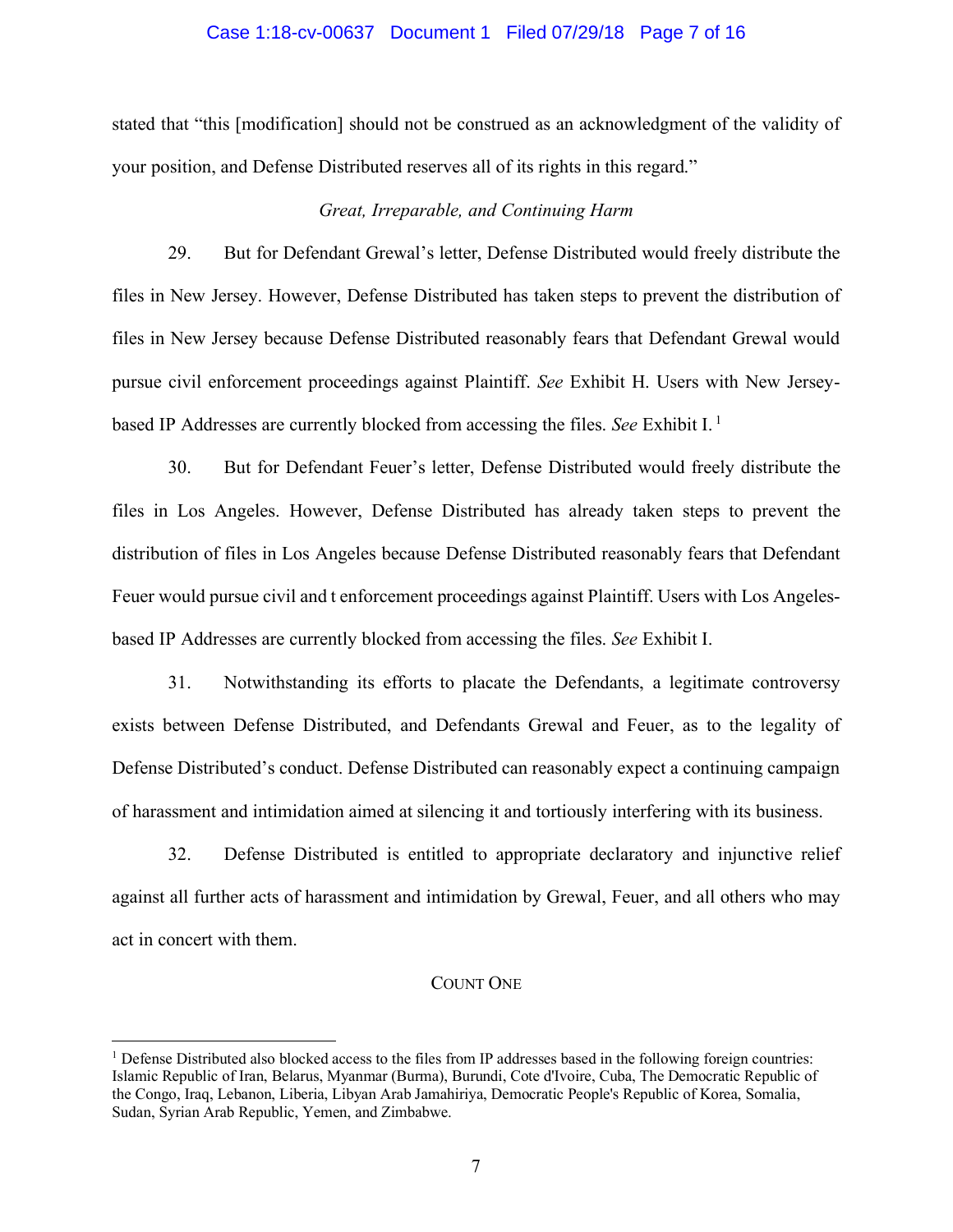## 42 U.S.C. § 1983

## RIGHT OF FREE SPEECH—U.S. CONST. AMEND. I

33. Defendants' threats of legal actions are invalid on their face, and as applied to Plaintiffs' public speech, are an unconstitutional prior restraint on protected expression. *Bantam Books, Inc. v. Sullivan*, 372 U.S. 58, 70 (1963).

34. Defendants' interruption and prevention of Plaintiffs from publishing the subject files, under color of law, violates Plaintiffs' rights under the First Amendment to the United States Constitution, by virtue of the Fourteenth Amendment, causing Plaintiffs, their customers, visitors and members significant damages, in violation of 42 U.S.C. § 1983.

35. Plaintiffs are therefore entitled to declaratory and injunctive relief, and an award of damages and attorney fees, against Defendants.

## COUNT TWO

## 42 U.S.C. § 1983

## "DORMANT" COMMERCE CLAUSE, U.S. CONST. ART. I, § 8

36. The threatened legal actions would not only require Plaintiffs to cease sharing files on its Texas-based servers within New Jersey and Los Angeles, respectively, but would also prohibit Plaintiffs from sharing the files within Texas, and other states.

37. The Supreme Court has recognized that the "Commerce Clause . . . precludes the application of a state statute to commerce that takes place wholly outside of the State's borders, whether or not the commerce has effects within the State." *Healy v. Beer Inst., Inc.*, 491 U.S. 324, 336 (1989).

38. Through the threatened legal actions, New Jersey and Los Angeles "project[s] its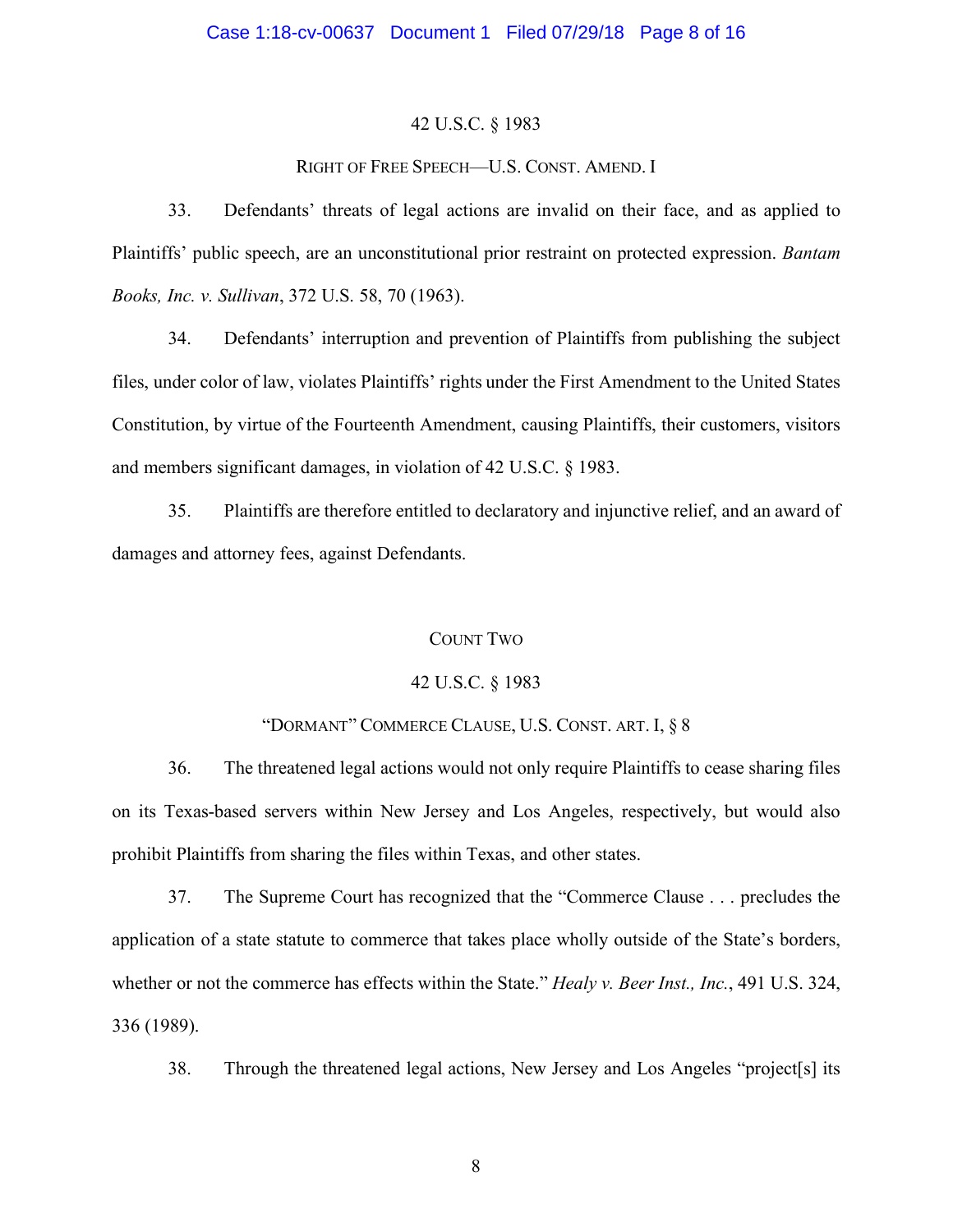## Case 1:18-cv-00637 Document 1 Filed 07/29/18 Page 9 of 16

legislation" into other states, in violation of the "Dormant" Commerce Clause. *See* Brown-Forman Distillers Corp. v. New York State Liquor Auth., 476 U.S. 573, 583 (1986). *See also Am. Booksellers Found. v. Dean*, 342 F.3d 96, 103–04 (2nd Cir. 2003); *Publius v. Boyer-Vine*, 237 F. Supp. 3d 997, 1025 (E.D. Cal. 2017); *Nat'l Fed'n of the Blind v. Target Corp.*, 452 F. Supp. 2d 946, 958–59 (N.D. Cal. 2006).

39. Defendants' interruption and prevention of Plaintiffs from publishing the subject files on its Texas-based servers, under color of law, violates the Plaintiffs rights to freely participate in intrastate and interstate commerce under the "Dormant" Commerce Clause, U.S. Const. art. I, § 8.

40. Defendants' actions have caused Plaintiffs, their customers, visitors and members significant damages, in violation of 42 U.S.C. § 1983. *See Dennis v. Higgins*, 498 U.S. 439 (1991).

41. Plaintiffs are therefore entitled to declaratory and injunctive relief, and an award of damages and attorney fees, against Defendants.

## COUNT THREE

## 42 U.S.C. § 1983

### RIGHT TO KEEP AND BEAR ARMS—U.S. CONST. AMEND. II

42. The fundamental Second Amendment right to keep and bear arms inherently embodies two complimentary guarantees: the right to acquire arms, and the right to make arms.

43. If one cannot acquire or create arms, one cannot exercise Second Amendment rights. Infringing upon the creation and acquisition of arms of the kind in common use for traditional lawful purposes violates the Second Amendment, as applied to the states by virtue of the Fourteenth Amendment. *District of Columbia v. Heller*, 554 U.S. 570, 627 (2008); *McDonald*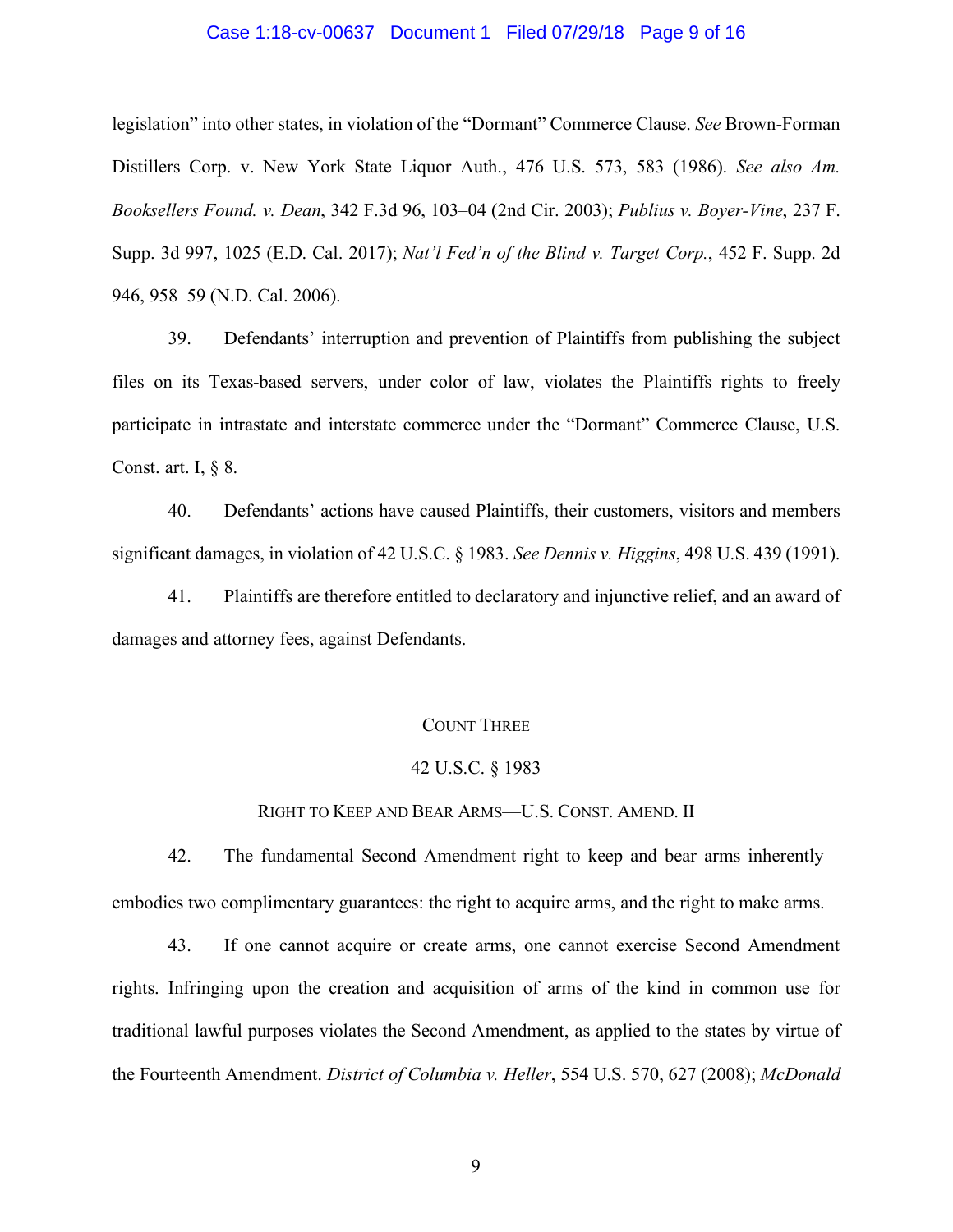## Case 1:18-cv-00637 Document 1 Filed 07/29/18 Page 10 of 16

*v. City of Chicago*, 561 U.S. 742 (2010).

44. By forbidding Defense Distributed from distributing files that concern the lawful manufacture of firearms, Defendants are violating the Second Amendment rights of Plaintiffs, their customers, members, and visitors.

45. Defendants' interruption and prevention of Plaintiffs from publishing the subject files, under color of law, violates Plaintiffs' rights under the Second Amendment to the United States Constitution, by virtue of the Fourteenth Amendment, causing Plaintiffs, their customers, visitors and members significant damages, in violation of 42 U.S.C. § 1983.

46. Plaintiffs are therefore entitled to declaratory and injunctive relief, and an award of damages and attorney fees, against Defendants

#### COUNT FOUR

## THE SUPREMACY CLAUSE, U.S. CONST. ART. VI, CL. 2

PRE-EMPTION BASED ON EXPORT LICENSE ISSUED BY THE STATE DEPARTMENT

47. Consistent with the President's role as Commander and Chief, and the delegation of Congress's powers under the Commerce and Necessary and Proper Clauses, Congress has conferred the President with the exclusive authority to issue licenses and other forms of authorizations for the export of technical data on firearms controlled under the Arms Export Control Act ("AECA"), 22 U.S.C. § 2751 et seq. The President has delegated this authority to the State Department. Executive Order 13637 of March 8, 2013.

48. Pursuant to its exclusive authority under the AECA, the State Department issued a license expressly authorizing the Plaintiffs to publish certain firearms files for "unlimited distribution" pursuant to ITAR § 125.4(b)(13). *See* Exhibit A.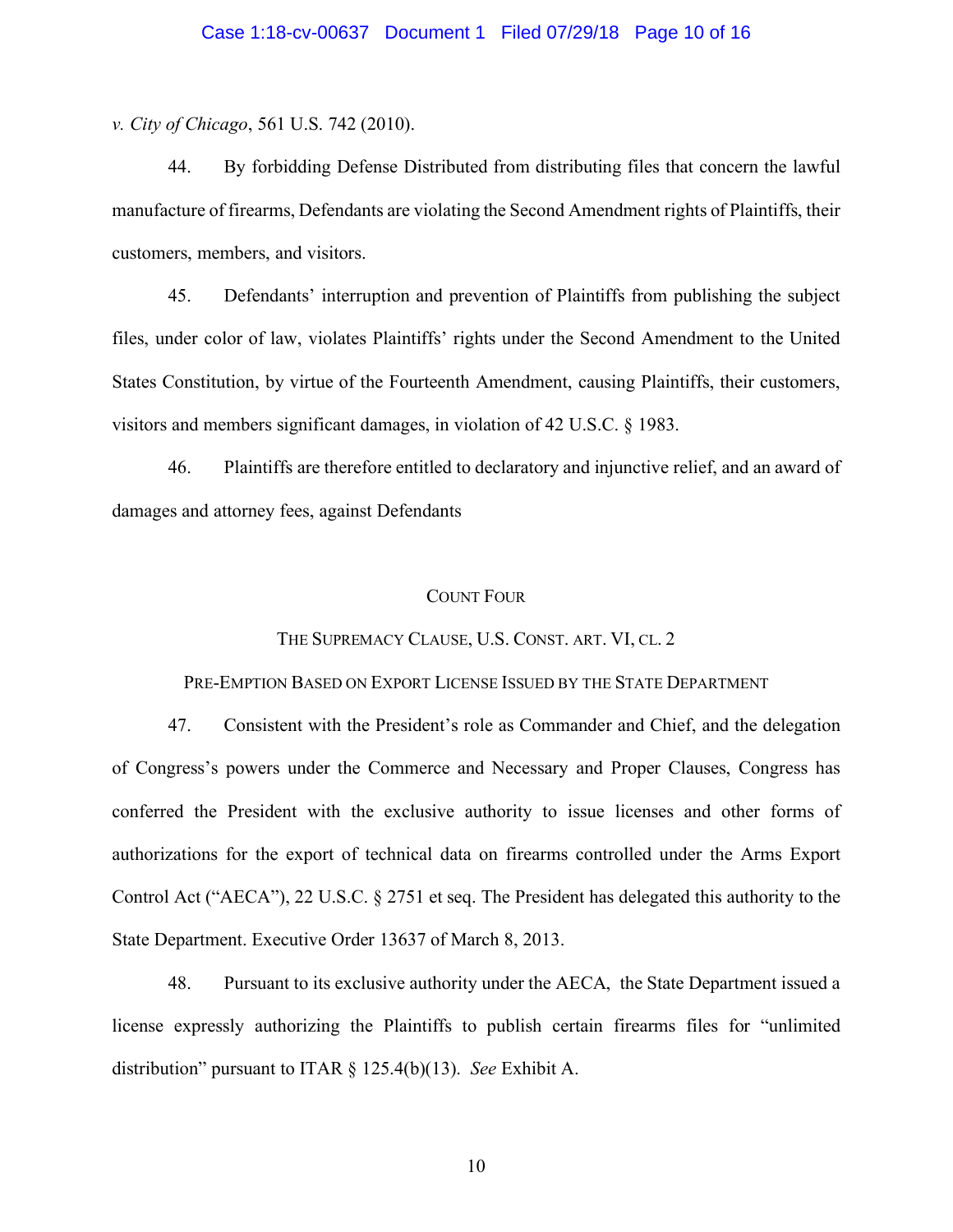## Case 1:18-cv-00637 Document 1 Filed 07/29/18 Page 11 of 16

49. Further pursuant to its exclusive authority under the AECA, the State Department issued an authorization under ITAR § 126.2 to allow every U.S. person to access, discuss, use, reproduce or otherwise benefit from technical data for the development, production, and/or use of firearms. *See* Exhibit B.

50. The Defendants' threatened legal actions conflict with the State Department's exclusive authority and seek to interfere with this federal licensing framework. *See* Exhibits C, D, and E.

51. In a press release, Defendant Grewal expressly stated that he seeks to override the federal government's licensing framework: "The federal government is no longer willing to stop Defense Distributed from publishing this dangerous code, and so New Jersey must step up." *See* Exhibit D.

52. New Jersey and Los Angeles can no more prohibit the operation of a federally licensed export framework than could Maryland prohibit the operation of a federally chartered bank. *See McCulloch v. Maryland*, 17 U.S. 316 (1819).

53. The threatened legal actions are preempted based on Defense Distributed's Export License that was issued by the State Department.

54. "[I]f an individual claims federal law immunizes him from state regulation, the court may issue an injunction upon finding the state regulatory actions preempted." *Armstrong v. Exceptional Child Ctr., Inc.*, 135 S. Ct. 1378, 1384 (2015).

55. Plaintiffs are therefore entitled to injunctive relief against Defendants' threat of legal actions that are pre-empted.

## COUNT FIVE

#### THE SUPREMACY CLAUSE, U.S. CONST. ART. VI, CL. 2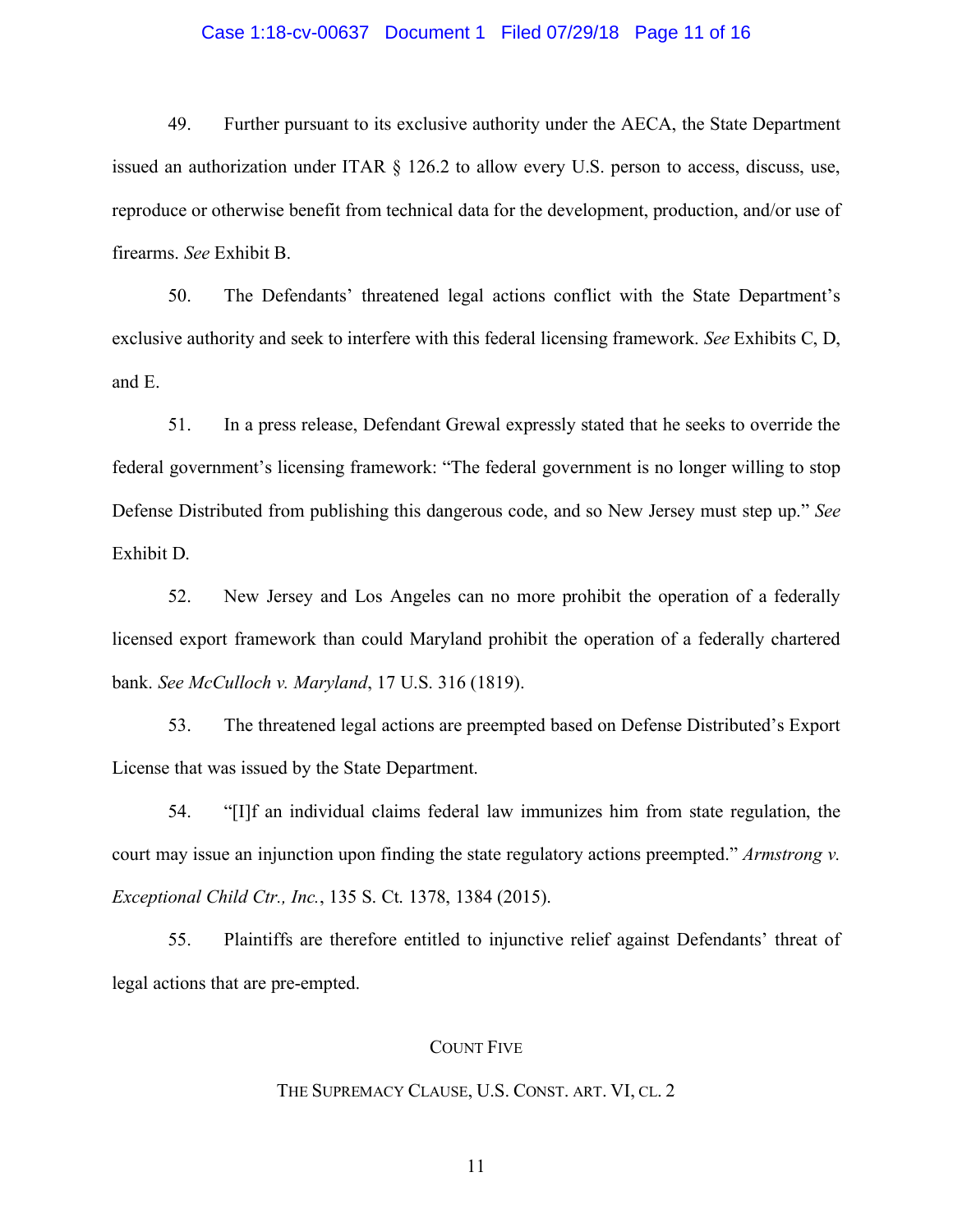## Case 1:18-cv-00637 Document 1 Filed 07/29/18 Page 12 of 16

## EXPRESS PREEMPTION

56. Through federal export control law, Congress has expressly preempted state law.

57. Therefore, the threatened legal actions are expressly preempted by federal export control law. *See English v. General Elec. Co*., 496 U.S. 72, 78-79 (1990).

58. "[I]f an individual claims federal law immunizes him from state regulation, the court may issue an injunction upon finding the state regulatory actions preempted." *Armstrong v. Exceptional Child Ctr., Inc.*, 135 S. Ct. 1378, 1384 (2015).

59. Plaintiffs are therefore entitled to injunctive relief against Defendants' threat of legal actions that are pre-empted.

## COUNT SIX

## THE SUPREMACY CLAUSE, U.S. CONST. ART. VI, CL. 2

#### FIELD PREEMPTION

60. Congress has occupied the entire field of export control law.

61. Therefore, the threatened legal actions are preempted by field preemption. *See English v. General Elec. Co*., 496 U.S. 72, 79 (1990).

62. "[I]f an individual claims federal law immunizes him from state regulation, the court may issue an injunction upon finding the state regulatory actions preempted." *Armstrong v. Exceptional Child Ctr., Inc.*, 135 S. Ct. 1378, 1384 (2015).

63. Plaintiffs are therefore entitled to injunctive relief against Defendants' threat of legal actions that are pre-empted by federal export control law.

## COUNT SEVEN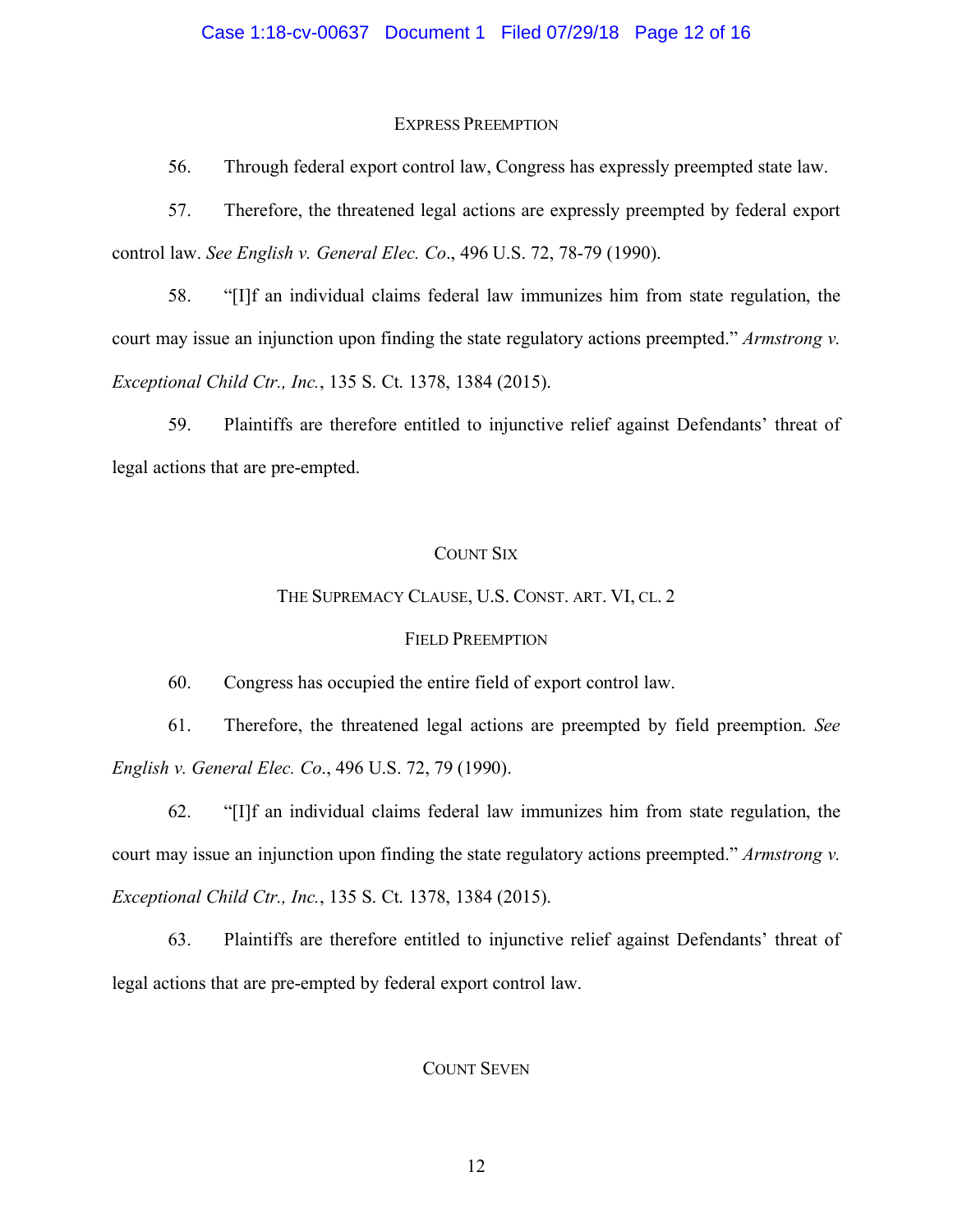### Case 1:18-cv-00637 Document 1 Filed 07/29/18 Page 13 of 16

THE SUPREMACY CLAUSE, U.S. CONST. ART. VI, CL. 2

## CONFLICT PREEMPTION

64. The threatened legal actions would stand as an obstacle and would frustrate the accomplishment of objectives authorized by federal export control law. *See Crosby v. Nat'l Foreign Trade Council*, 530 U.S. 363, 375 (2000); *Nat'l Foreign Trade Council, Inc. v. Giannoulias*, 523 F. Supp. 2d 731, 738-742 (N.D. Ill. 2007).

65. Therefore, the threatened legal actions are preempted by conflict preemption.

66. "[I]f an individual claims federal law immunizes him from state regulation, the court may issue an injunction upon finding the state regulatory actions preempted." *Armstrong v. Exceptional Child Ctr., Inc.*, 135 S. Ct. 1378, 1384 (2015).

67. Plaintiffs are therefore entitled to injunctive relief against Defendants' threat of legal actions that are pre-empted by federal export control law.

## COUNT EIGHT

#### TORTIOUS INTERFERENCE WITH CONTRACTS

68. Defensed Distributed receives advertising revenue from its file-sharing system through contracts with third-parties. In the past, these revenues have exceeded \$75,000 per annum.

69. Defendants willfully and intentionally sought to interfere with those contracts.

70. Defense Distributed has taken steps to prevent the distribution of files in New Jersey and Los Angeles because Defense Distributed reasonably fears that Defendants Grewal and Feuer would pursue civil and criminal enforcement proceedings against Plaintiff for doing so.

71. The willful and intentional actions of Defendants Grewal and Feuer have proximately and directly caused damages to Defense Distributed's contracts.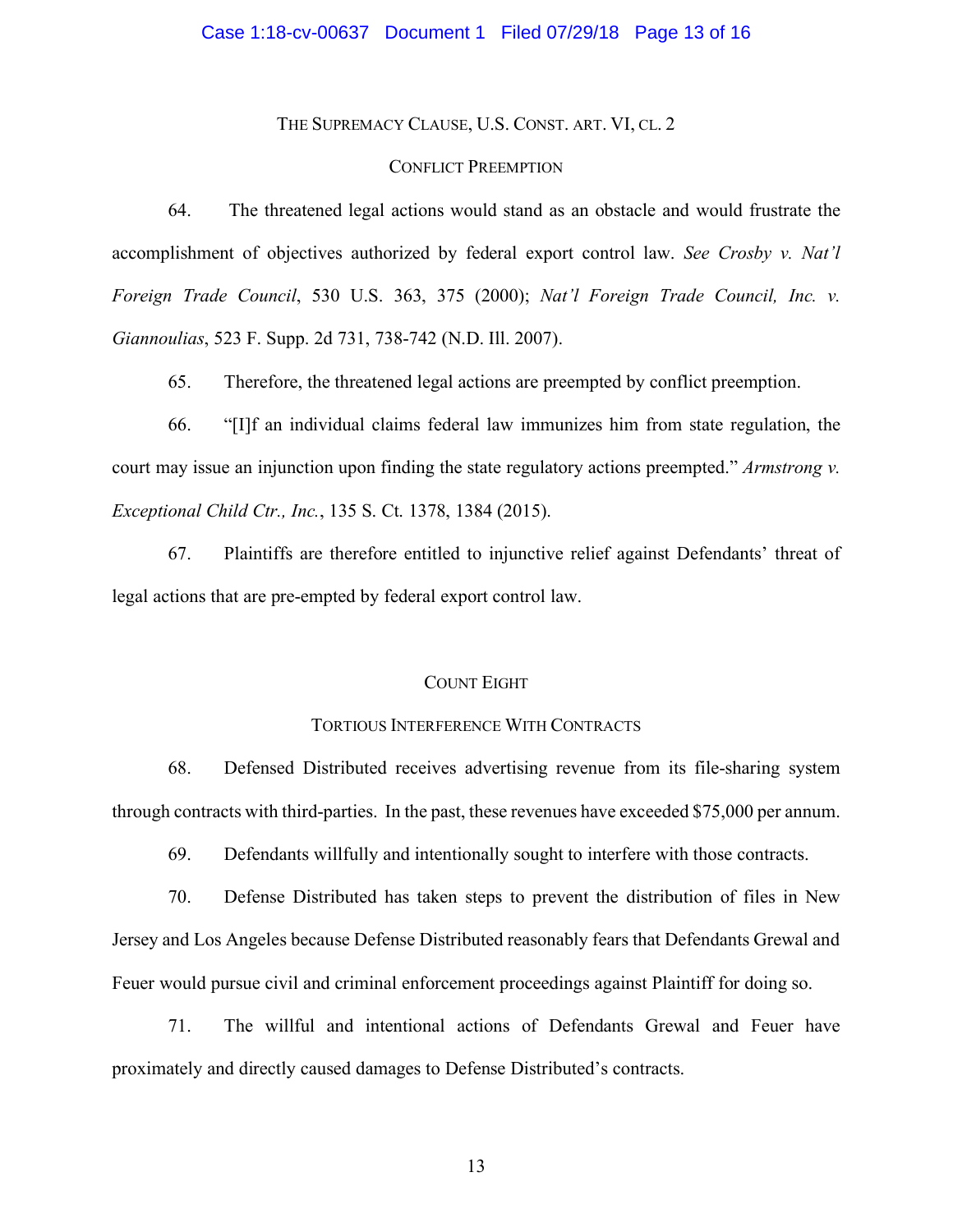## Case 1:18-cv-00637 Document 1 Filed 07/29/18 Page 14 of 16

72. The willful and intentional actions of Defendants Grewal and Feuer have resulted in actual damages.

73. Defendants' conduct, as described in this complaint, constitutes tortious interference with contracts. *See ACS Inv'rs, Inc. v. McLaughlin*, 943 S.W.2d 426, 430 (Tex.1997).

74. Plaintiffs are therefore entitled to injunctive relief against Defendants' tortious interference with contracts.

#### COUNT NINE

## TORTIOUS INTERFERENCE WITH PROSPECTIVE CONTRACTS

75. There was a reasonable probability that Defense Distributed was to enter into contract(s) to do business with other third parties in New Jersey and Los Angeles.

76. The threatened legal actions constitute a wrongful, deliberate, willful, intentional or otherwise tortious interference with prospective contracts in New Jersey and Los Angeles.

77. Plaintiffs are therefore entitled to injunctive relief against Defendants' tortious interference with prospective contracts.

## PRAYER FOR RELIEF

WHEREFORE, Plaintiffs request that judgment be entered in their favor and against Defendant as follows:

1. A declaration, and injunctive relief, to prevent Defendants' threatened legal actions that violate the First Amendment to the United States Constitution;

2. A declaration, and injunctive relief, to prevent Defendants' threatened legal actions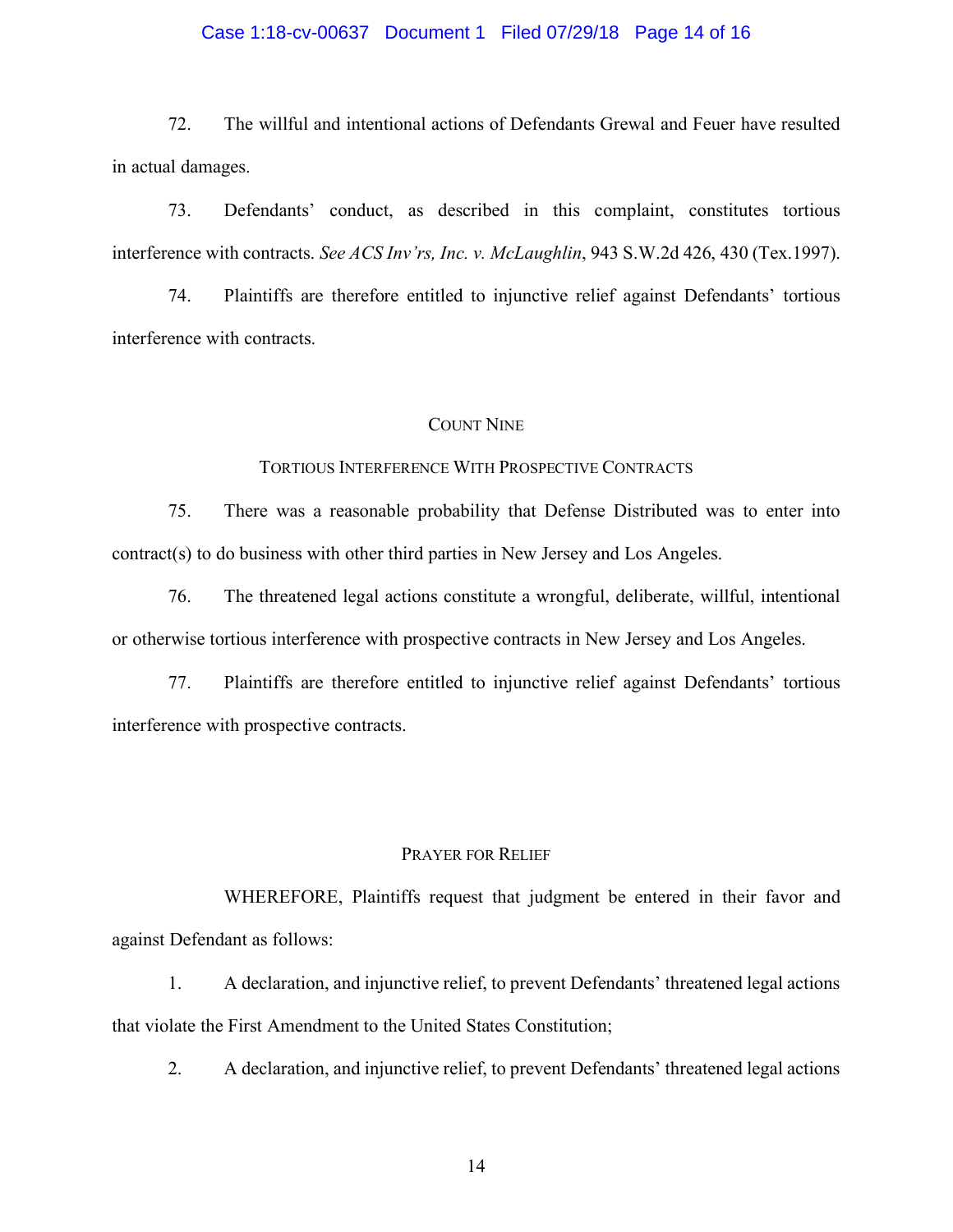## Case 1:18-cv-00637 Document 1 Filed 07/29/18 Page 15 of 16

that violate the Dormant Commerce Clause;

3. A declaration, and injunctive relief, to prevent Defendants' threatened legal actions that violate the Second Amendment to the United States Constitution;

4. A declaration, and injunctive relief, to prevent Defendants' threatened legal actions that are preempted based on Defense Distributed's Export License that was issued by the State Department;

5. A declaration, and injunctive relief, to prevent Defendants' threatened legal actions that are expressly preempted by federal export control law;

6. A declaration, and injunctive relief, to prevent Defendants' threatened legal actions that are preempted by field preemption by federal export control law;

7. A declaration, and injunctive relief, to prevent Defendants' threatened legal actions that are preempted by conflict preemption by federal export control law;

8. A declaration, and injunctive relief, to prevent Defendants' threatened legal actions that tortiously interfere with contracts, and damages to be determined for Defendants' tortious interference with contracts;

9. A declaration, and injunctive relief, to prevent Defendants' threatened legal actions that tortiously interfere with prospective contracts, and damages to be determined for Defendants' tortious interference with prospective contracts;

10. Actual damages in an amount according to proof at trial;

11. Attorney fees and costs pursuant to 42 U.S.C. § 1988; and

12. Any other further relief as the Court deems just and appropriate.

The Plaintiffs hereby demand a jury trial.